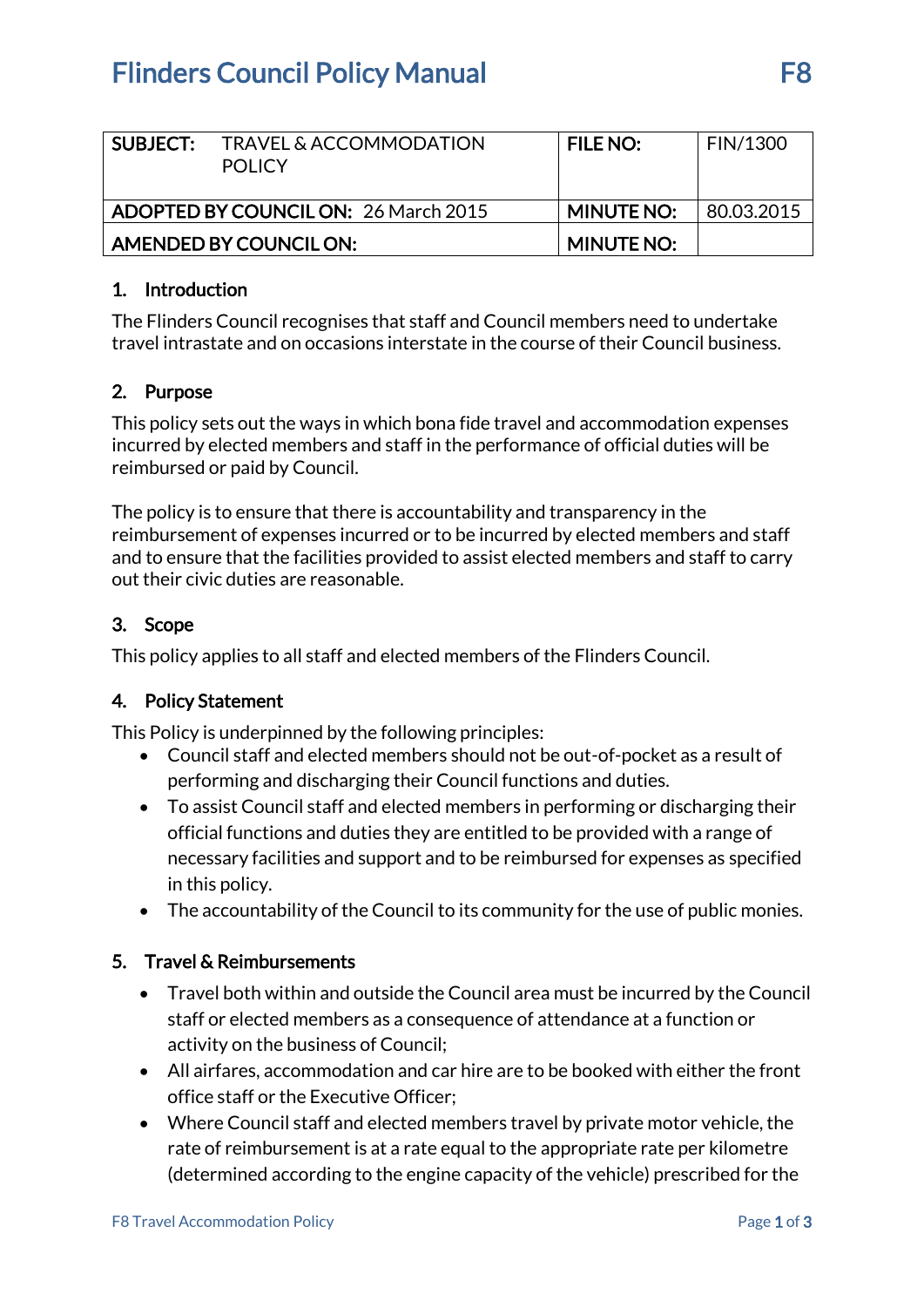# **Flinders Council Policy Manual F8**

purposes of calculating deductions for car expenses under section 28.25 of the Income Tax Assessment Act 1997 of the Commonwealth;

- Car parking fees will be reimbursed (where they are a consequence of a staff or council member attending a function or activity on the business of the Council);
- Travel by taxi, bus or other means of public transport will be reimbursed on the basis of being expenses where they are incurred as a consequence of the staff or Council member's attendance at a function or activity on the business of the Council however such travel must be by the shortest or most practicable route.
- Reasonable out of pocket expenses (incidentals) will be reimbursed by Council on presentation of receipts. See Appendix 1.
- Council will meet reasonable costs of accommodation and main meals. Receipts of purchases must be presented for reimbursement. See Appendix 1.
- Costs for mini bar use will not be paid for by Council.
- Expenses incurred above the nominated allowances must be approved by the General Manager or the Mayor.

### 6. Legislation

Local Government Act 1993 Income Tax Assessment Act 1997